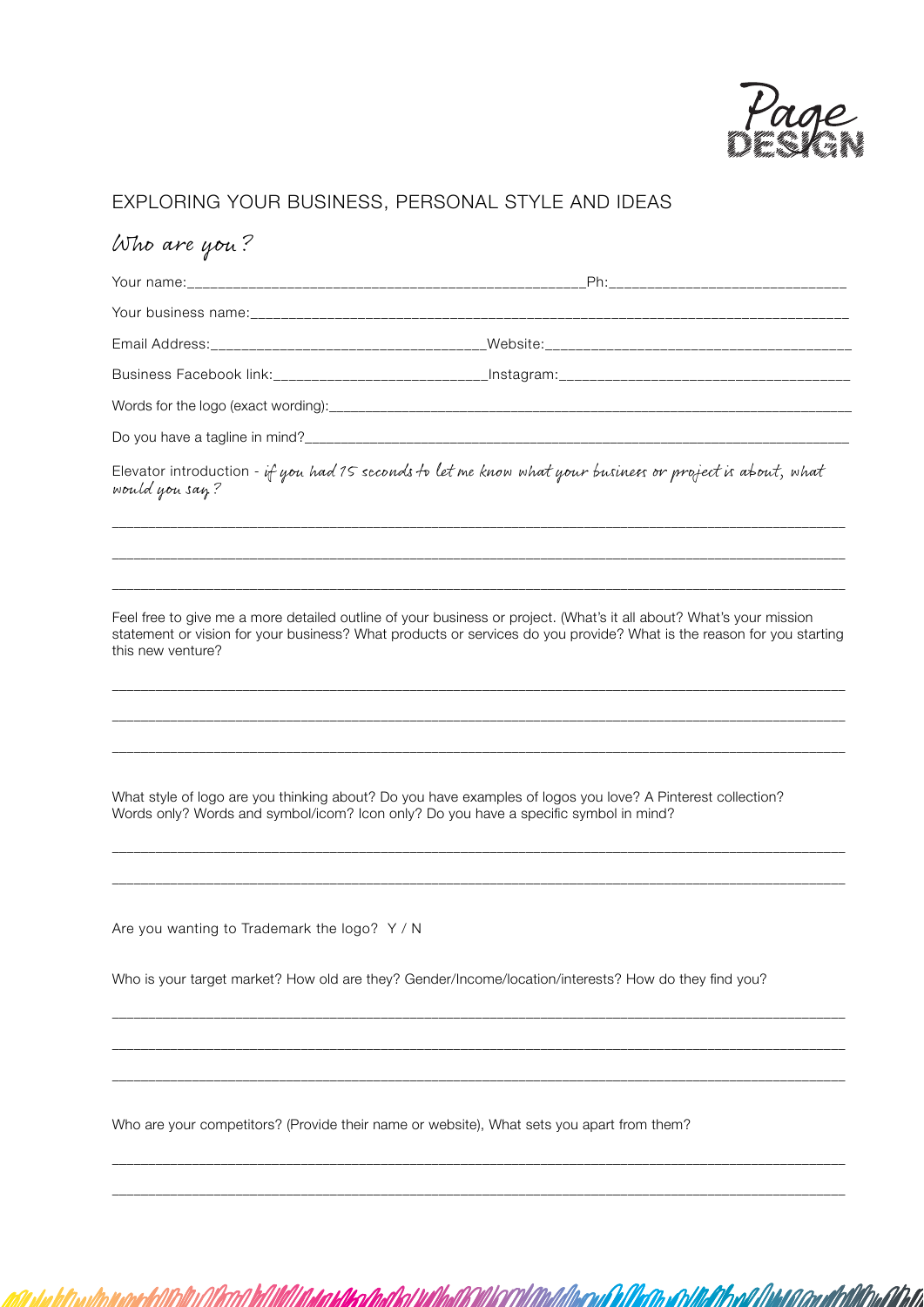## BRAND VALUES - find your 5 authentic words that resonate to your brand.

□ Abundance □ Acceptance  $\Box$  Accessibility □ Accountability □ Accuracy □ Activeness  $\Box$  Adaptability □ Adventure  $\Box$  Affection  $\square$  Ambition □ Appreciation Approachability □ Attention to detail  $\square$  Balance  $\square$  Beauty  $\square$  Belonging  $\Box$  Bravery  $\Box$  Capability  $\Box$  Care  $\Box$  Change  $\Box$  Charity  $\Box$  Clarity  $\square$  Cleanliness □ Collaboration □ Comfort Commitment □ Communication □ Compassion □ Confidence □ Connection □ Consistency □ Control □ Cooperation □ Courage □ Craftiness  $\Box$  Craftsmanship  $\Box$  Creativity  $\Box$  Credibility □ Curiosity □ Customer satisfaction □ Customer-centric  $\square$  Daring □ Dedication  $\square$  Dependability D Determination □ Devotion  $\square$  Dignity  $\square$  Diligence □ Directness  $\square$  Discipline □ Discovery

 $\square$  Discretion  $\square$  Diversity □ Dreams □ Drive  $\square$  Duty □ Eagerness  $\square$  Ease of use Economy **E**ducation □ Effectiveness □ Elegance  $\square$  Empathy □ Empowering □ Energy □ Engagement □ Enjoyment Entertainment □ Enthusiasm Entrepreneurship □ Environment  $\square$  Equality  $\square$  Evolution  $\square$  Excellence □ Excitement  $\square$  Exhilaration  $\square$  Expertise  $\square$  Exploration □ Fairness  $\Box$  Faith  $\square$  Fame  $\Box$  Family  $\square$  Fascination □ Fearlessness  $\square$  Firmness  $\square$  Fitness  $\Box$  Flexibility  $\square$  Focus Freedom  $\square$  Freshness  $\Box$  Friendship  $\square$  Fun □ Generosity □ Genius □ Genuineness Goodwill Gratitude □ Growth □ Guidance  $\Box$  Happiness  $\Box$  Hard work

 $\Box$  Harmony

da telito dhal tol Wilhaldk

 $\Box$  Health  $\Box$  Heart  $\square$  Heroism  $\Box$  History  $\square$  Honesty  $\Box$  Honour  $\Box$  Hope  $\Box$  Humility  $\Box$ Humour  $\square$  Imagination  $\square$  Impact  $\Box$  Individuality  $\Box$  Innovation  $\Box$  Insight  $\square$  Inspiration  $\Box$  Integrity  $\Box$  Intelligence  $\Box$  Intimacy  $\Box$  Intuition  $\square$  Joy  $\Box$  Justice □ Kindness  $\square$  Knowledge □ Leadership  $\Box$  Learning □ Liveliness  $\Box$  Logic □ Longevity  $\square$  Love  $\Box$  Lovalty  $\square$  Masterv  $\square$  Mindfulness  $\square$  Motivation □ Neatness □ Optimism □ Organisation  $\Box$  Originality  $\square$  Partnership  $\square$  Passion □ Patience  $\square$  Peace  $\square$  Perception  $\square$  Performance  $\square$  Persistence Personal development  $\square$  Playfulness  $\square$  Poise  $\square$  Polish  $\square$  Popularity  $\square$  Positivity  $\square$  Potential

□ Power  $\Box$  Precision  $\Box$  Pride  $\Box$  Privacy  $\square$  Productivity  $\square$  Professionalism  $\Box$  Progress  $\Box$  Purity  $\square$  Quality  $\square$  Recognition  $\square$  Reflection  $\square$  Relationships  $\square$  Reliability  $\square$  Resilience □ Resourcefulness  $\square$  Respect  $\square$  Responsibility  $\Box$  Safety  $\square$  Satisfaction  $\square$  Security  $\square$  Sharing  $\square$  Simplicity □ Sincerity  $\square$  Skill □ Speed  $\square$  Spontaneity  $\square$  Stability □ Strength  $\square$  Success  $\square$  Support  $\square$  Sustainability  $\Box$  Talent  $\square$  Teamwork  $\Box$  Thoughtfulness  $\Box$  Tolerance  $\square$  Trust  $\square$  Truth □ Understanding □ Uniqueness  $\square$  Unity  $\square$  Value □ Variety  $\Box$  Virtue  $\Box$  Vision □ Warmth □ Welcoming □ Wonder Other:

\_\_\_\_\_\_\_\_\_\_\_\_\_\_\_\_\_\_\_\_ \_\_\_\_\_\_\_\_\_\_\_\_\_\_\_\_\_\_\_\_

<u>Wittor Millialdibarun In Martin sertilitak besal dibasti circuli bildik adalah i</u>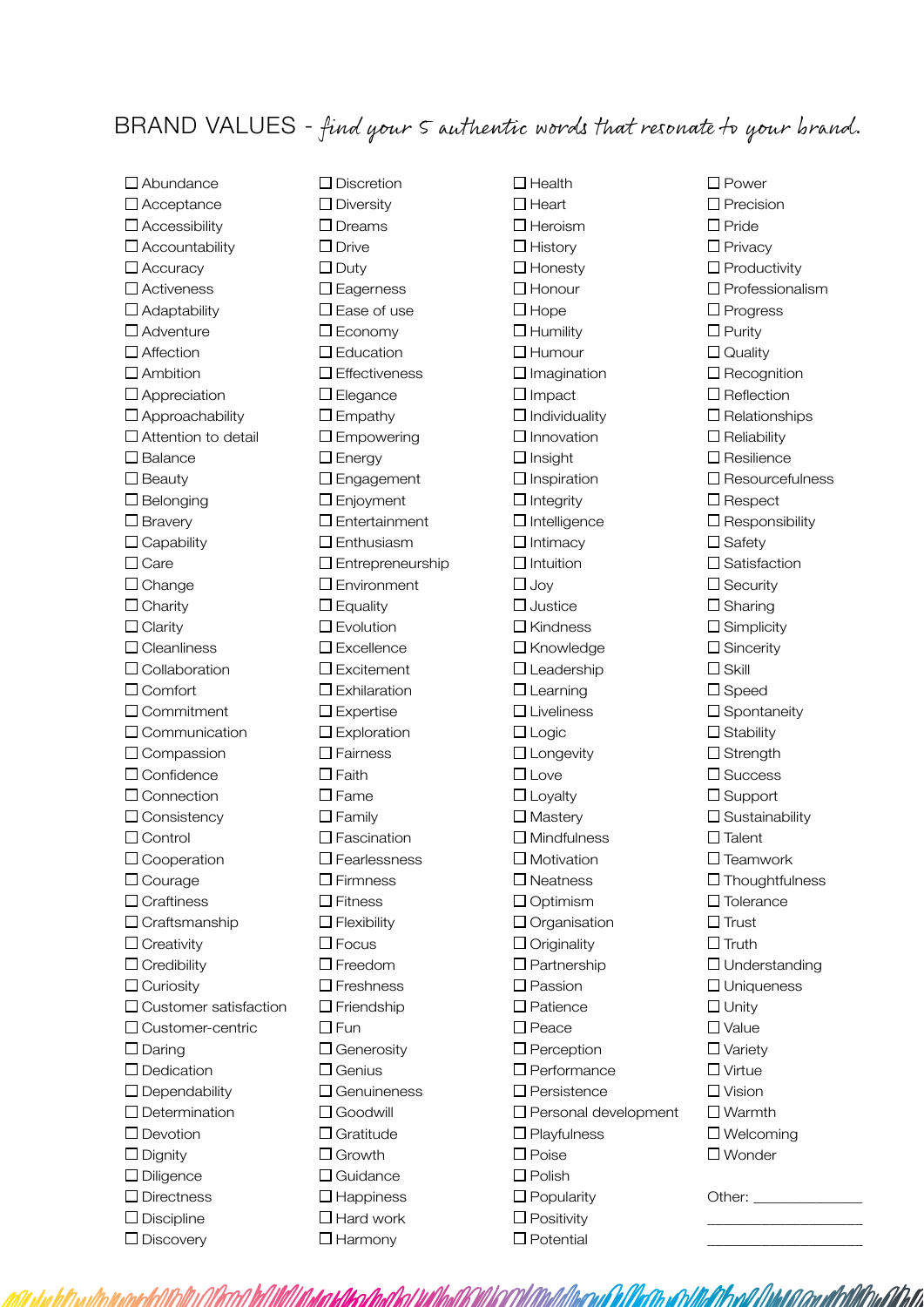## BRAND PERSONALITY - what human traits does your brand have?

We communicate this through tone of voice, visuals, colour choices, fonts - people choose your brand because they relate to it. Indicate where you think your brand sits: more to the left, right or centre?

| Friendly      | Formal       |
|---------------|--------------|
| Playful       | Serious      |
| Quirky        | Conventional |
| Modern        | Classic      |
| Fun           | Functional   |
| Warm          | Cold         |
| Innovative    | Familiar     |
| Feminine      | Masculine    |
| Affordable    | Luxurious    |
| Youthful      | Established  |
| Loud          | Subdued      |
| Simple        | Complex      |
| <b>Bright</b> | Subtle       |
| Natural       | Industrial   |
| Casual        | Elegant      |

ol il dade a conditabilità della cola di colora di colora di colora di colora di colora di colora di colora di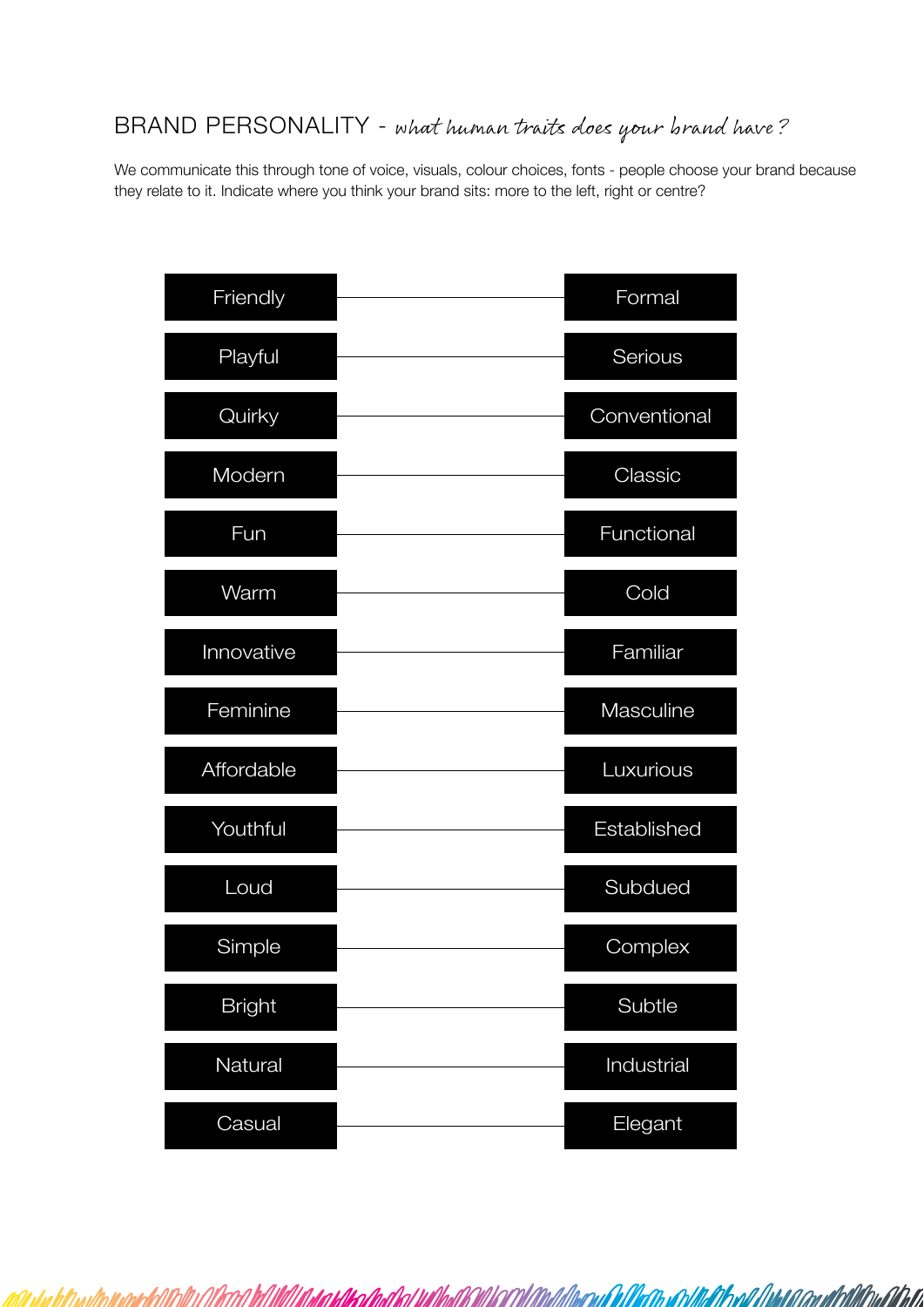# COLOUR IN BRANDING - Colour psychology

Colour plays a crucial role in design, as does the psychology of how humans perceive colour. Do you have any particular colours in mind for your project?

#### Blue

+ Tranquility, Security, Integrity, Peace, Loyalty, Trust, Intelligence, Authority

 $\_$  . The contribution of the contribution of the contribution of the contribution of the contribution of the contribution of the contribution of the contribution of the contribution of the contribution of the contributio

*- Cold, Fear, Masculine, Depression*

#### Turquoise

- + Spiritual, Healing, Protection, Sophisticated
- *Envy, Femininity*

#### Green

- + Freshness, Environment, New, Money, Fertility, Healing, Earth
- *Envy, Jealousy, Guilt*

#### Yellow

- + Bright, Sunny, Energy, Warm, Happy, Perky, Joy, Intellect, Hope
- *Irresponsible, Unstable, Cowardice, Deceit, Frustration*

### Purple

- + Royalty, Nobility, Spirituality, Luxury, Ambition, Wealth, Creativity, Romance
- *Mystery, Moodiness*

#### Pink

- + Healthy, Happy, Feminine, Sweet, Compassion, Playful
- *Weak, Feminity, Immaturity*

#### Red

- + Love, Passion, Energy, Power, Strength, Heat, Desire
- *Anger, Danger, Warning*

#### Orange

- + Courage, Confidence, Friendliness, Success
- *Ignorance, Sluggishness*

## Grey

- + Professional, Formal, Sophisticated
- *Depressing, Dull, Moody*

#### Brown/Beige

- + Earthy, Down-to-earth, Warm, Family, Dependability, Steadfast, Comfortable, Reliable
- *Dull, Dirty*

### Black

- + Magic, Power, Fashion, Elegance, Mystery, Wealth, Formal
- *Death, Evil, Intimidation, Mourning, Control, Bad Luck*

#### White

- + Innocence, Cleanliness, Bridal, Healthcare, Purity, Goodness, Peace
- *Cold, Dull, Bland, Impersonal, Sterile*

## Gold

+ Success, Abundance, Prosperity, Quality, Prestige, Compassion, Love, Optimistic

AK vali il htal 61 con uli Aliti Anal de Ta

*- Self-centred, demanding,*